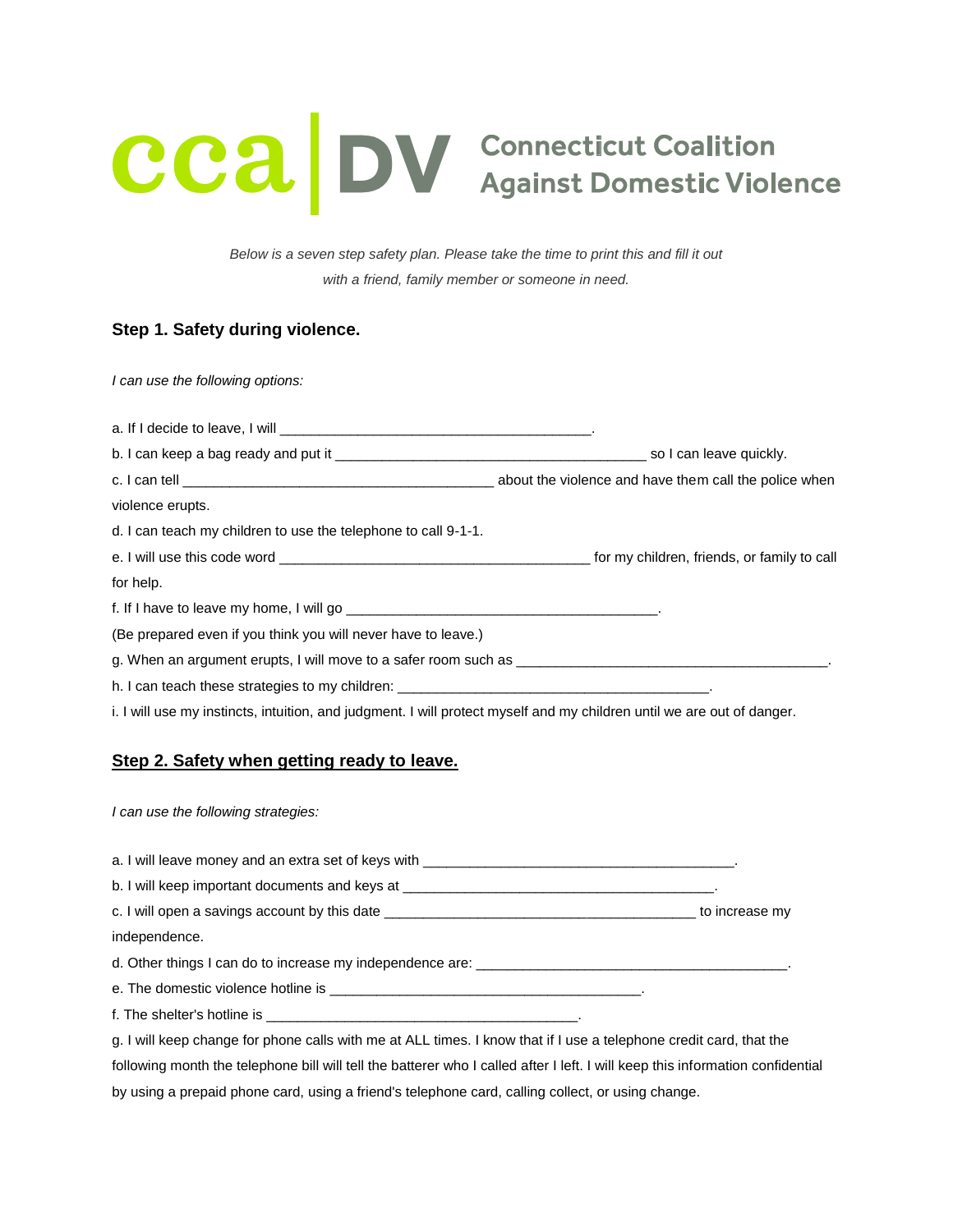| h. I will check with the state of the state of the state of the state of the state of the state of the state o<br>and |
|-----------------------------------------------------------------------------------------------------------------------|
| to know who will let me stay with them or who will lend me money.                                                     |
|                                                                                                                       |
| (time frame) in order to plan                                                                                         |
|                                                                                                                       |
|                                                                                                                       |
| I. I will rehearse the escape plan and practice it with my children.                                                  |
|                                                                                                                       |

# **Step 3. Safety At Home**

*I can use the following safety methods:*

a. I can change the locks on my doors and windows as soon as possible.

b. I can replace wooden doors with steel doors.

c. I can install security systems- i.e. additional locks, window bars, poles to wedge against doors, electronic sensors, etc.

d. I can purchase rope ladders to be used for escape routes from the second floor.

e. I can install smoke detectors and buy fire extinguishers for each floor of my home.

f. I can install an outside lighting system that lights up when someone approaches my home.

g. I will teach my children how to use the phone to make collect calls to me and to

\_\_\_\_\_\_\_\_\_\_\_\_\_\_\_\_\_\_\_\_\_\_\_\_\_\_\_\_\_\_\_\_\_\_\_\_\_\_\_\_ (friend, family, minister) if my partner tries to take them.

h. I will tell the people who care for my children, who have permission to pick up my children. My partner is NOT allowed to. Inform the following people:

School Day Care

Babysitter \_\_\_\_\_\_ Sunday School \_\_\_\_\_\_\_\_\_\_\_\_\_\_\_\_\_\_\_\_\_\_\_\_\_\_\_\_\_\_\_\_\_\_\_\_\_\_\_\_

Teacher **Executed** 

And  $\overline{\phantom{a}}$ 

Others  $\_\_$ 

i. I can tell my the following people that my partner no longer lives with me and that they should call the police if he is near my residence:

Neighbors \_\_\_\_\_\_\_\_\_\_\_\_\_\_\_\_\_\_\_\_\_\_\_\_\_\_\_\_\_\_\_\_\_\_\_\_\_\_\_\_ Church Leaders Friends \_\_\_\_\_\_\_\_\_\_\_\_\_\_\_\_\_\_\_\_\_\_\_\_\_\_\_\_\_\_\_\_\_\_\_\_\_\_\_\_

Others \_\_\_\_\_\_\_\_\_\_\_\_\_\_\_\_\_\_\_\_\_\_\_\_\_\_\_\_\_\_\_\_\_\_\_\_\_\_\_\_

# **Step 4. Order of Protection**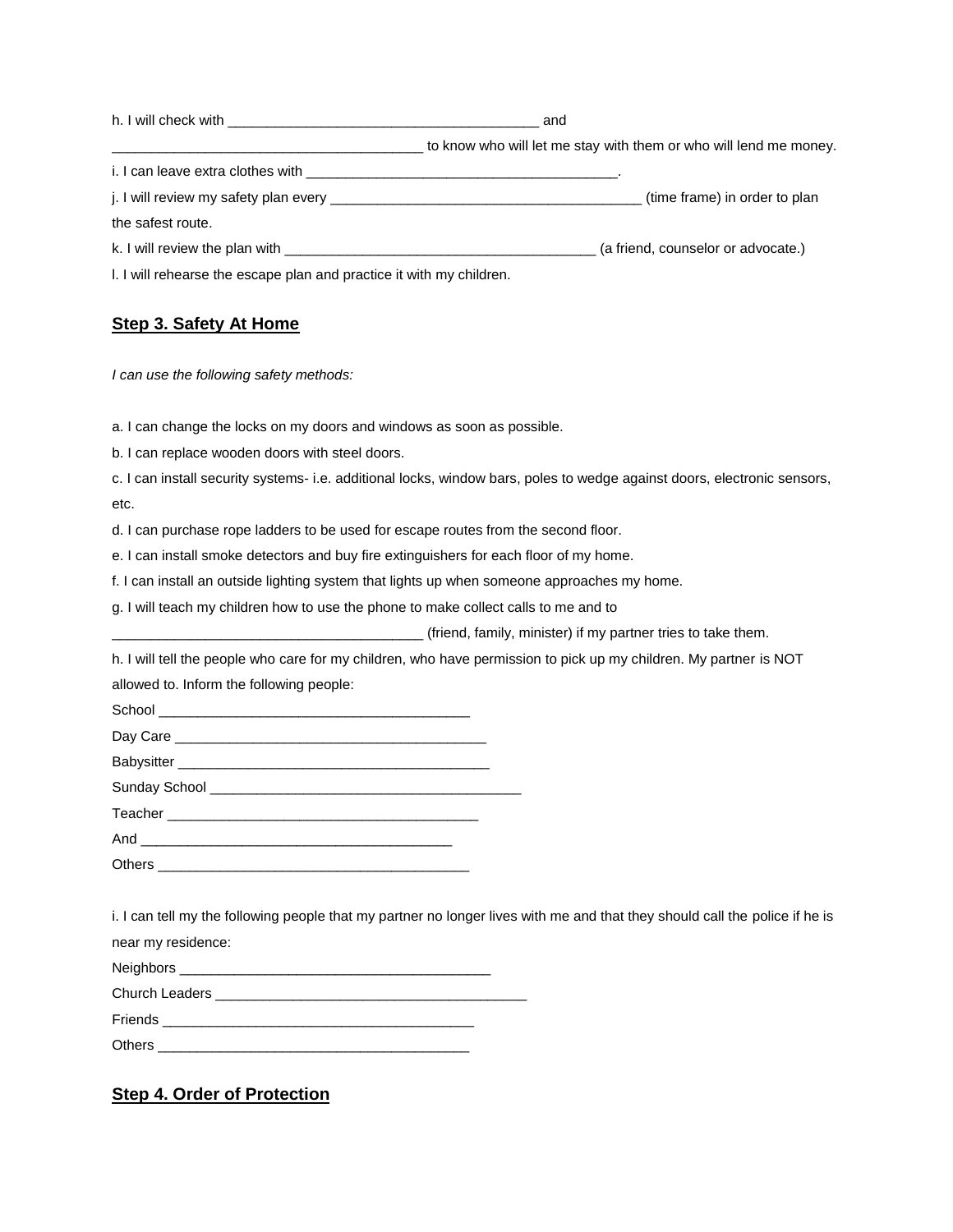*The following steps will help enforce the order of protection:*

a. I will always keep a certified copy of the protection order with me.

b. I will give a certified protection order to the police departments in the areas that I visit my friends, family, where I live, and where I work.

c. I will tell my employer, my church leader, my friends, my family and others that I have a protection order.

d. If my protection order gets destroyed, I know I can go to the courthouse and get another copy.

e. If my partner violates the protection order, I will call the police and report it. I will call my lawyer, my advocate, counselor, and/ or tell the courts about the violation.

f. If the police do not help, I will call my advocate or my attorney AND I will file a complaint with my local Police Department.

g. I can file a complaint with the police in the jurisdiction where the violation took place. A domestic violence advocate can help me do this.

### **Step 5. Job and Public Safety**

*I can do the following:*

a. I can tell my boss, security, and \_\_\_\_\_\_\_\_\_\_\_\_\_\_\_\_\_\_\_\_\_\_\_\_\_\_\_\_\_\_\_\_\_\_\_\_\_\_\_\_ at work about this situation.

b. I can ask \_\_\_\_\_\_\_\_\_\_\_\_\_\_\_\_\_\_\_\_\_\_\_\_\_\_\_\_\_\_\_\_\_\_\_\_\_\_\_\_ to help screen my phone calls.

c. When leaving work I can do the following:

d. When I am driving home from work and problems arise, I can \_\_\_\_\_\_\_\_\_\_\_\_\_\_\_\_\_\_

e. If I use public transportation, I can

f. I will shop at different grocery stores and shopping malls at different hours than I did when I was with my partner.

g. I will use a different bank and bank at different hours than I did when I was with my partner.

h. I can also do the following: \_\_\_\_\_\_\_\_\_\_\_\_\_\_\_\_\_\_\_\_\_\_\_\_\_\_\_\_\_\_\_\_\_\_\_\_\_\_\_\_.

### **Step 6. Drug and Alcohol Use.**

*I can enhance my safety if I do the following:*

a. If I am going to use, I am going to do it in a safe place with people who understand the risk of violence and who are committed to my safety.

b. I can also \_\_\_\_\_\_\_\_\_\_\_\_\_\_\_\_\_\_\_\_\_\_\_\_\_\_\_\_\_\_\_\_\_\_\_\_\_\_\_\_.

c. If my partner is using, I can \_\_\_\_\_\_\_\_\_\_\_\_\_\_\_\_\_\_\_\_\_\_\_\_\_\_\_\_\_\_\_\_\_\_\_\_\_\_\_\_.

d. To protect my children, I can \_\_\_\_\_\_\_\_\_\_\_\_\_\_\_\_\_\_\_\_\_\_\_\_\_\_\_\_\_\_\_\_\_\_\_\_\_\_\_\_.

# **Step 7. Emotional Health**